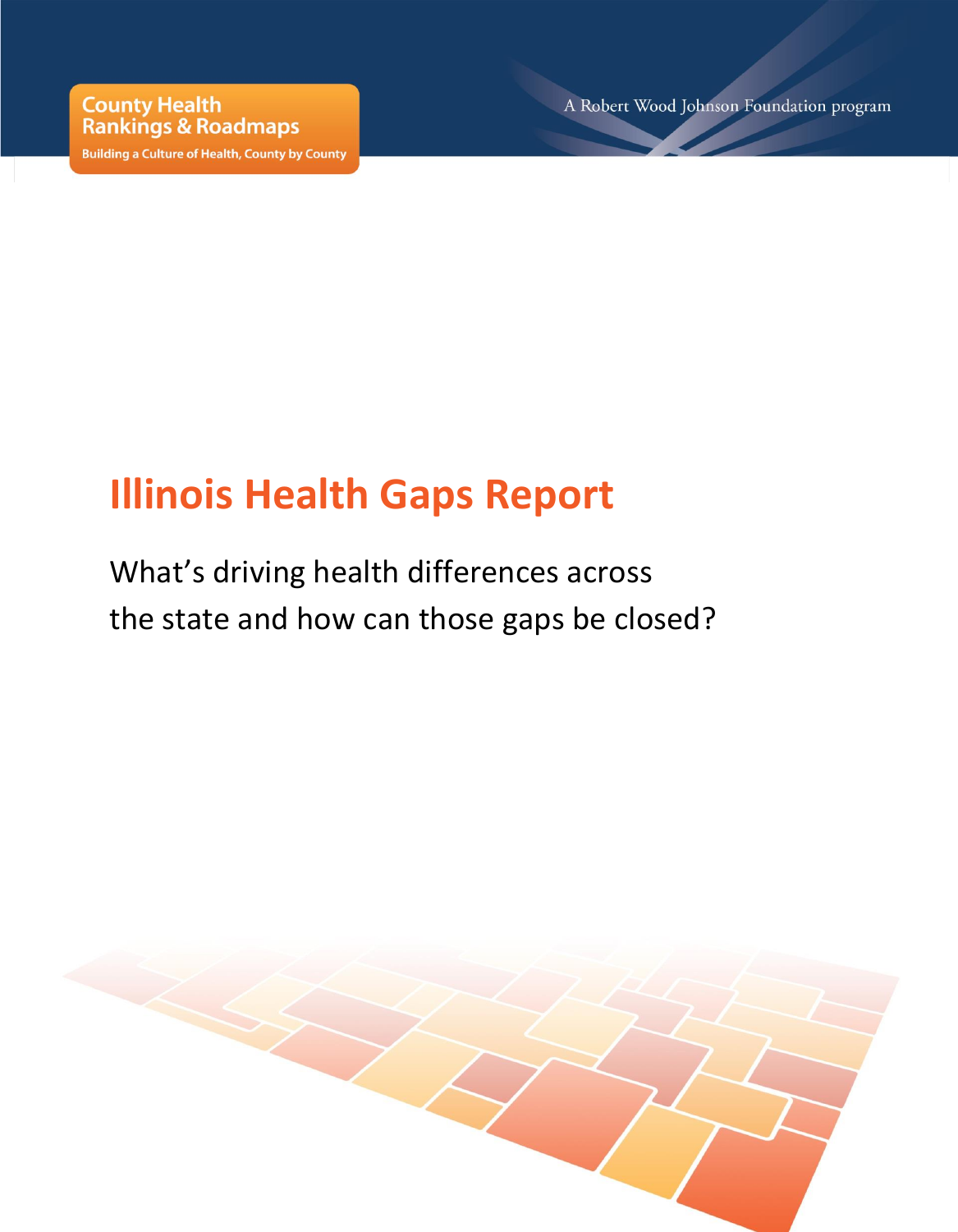# Every year, **over 5,800 deaths in Illinois could be avoided** if all residents in the state had a fair chance to be healthy.

If residents of all counties in Illinois had the same opportunities for health, there could be:

**329,000** fewer adult smokers **96,000** fewer adults who are obese **582,000** fewer adults who drink excessively **461,000** fewer people who are uninsured **198,000** more adults, ages 25-44, with some education beyond high school **111,000** fewer people who are unemployed **254,000** fewer children in poverty **46,000** fewer violent crimes **478,000** fewer households with severe housing problems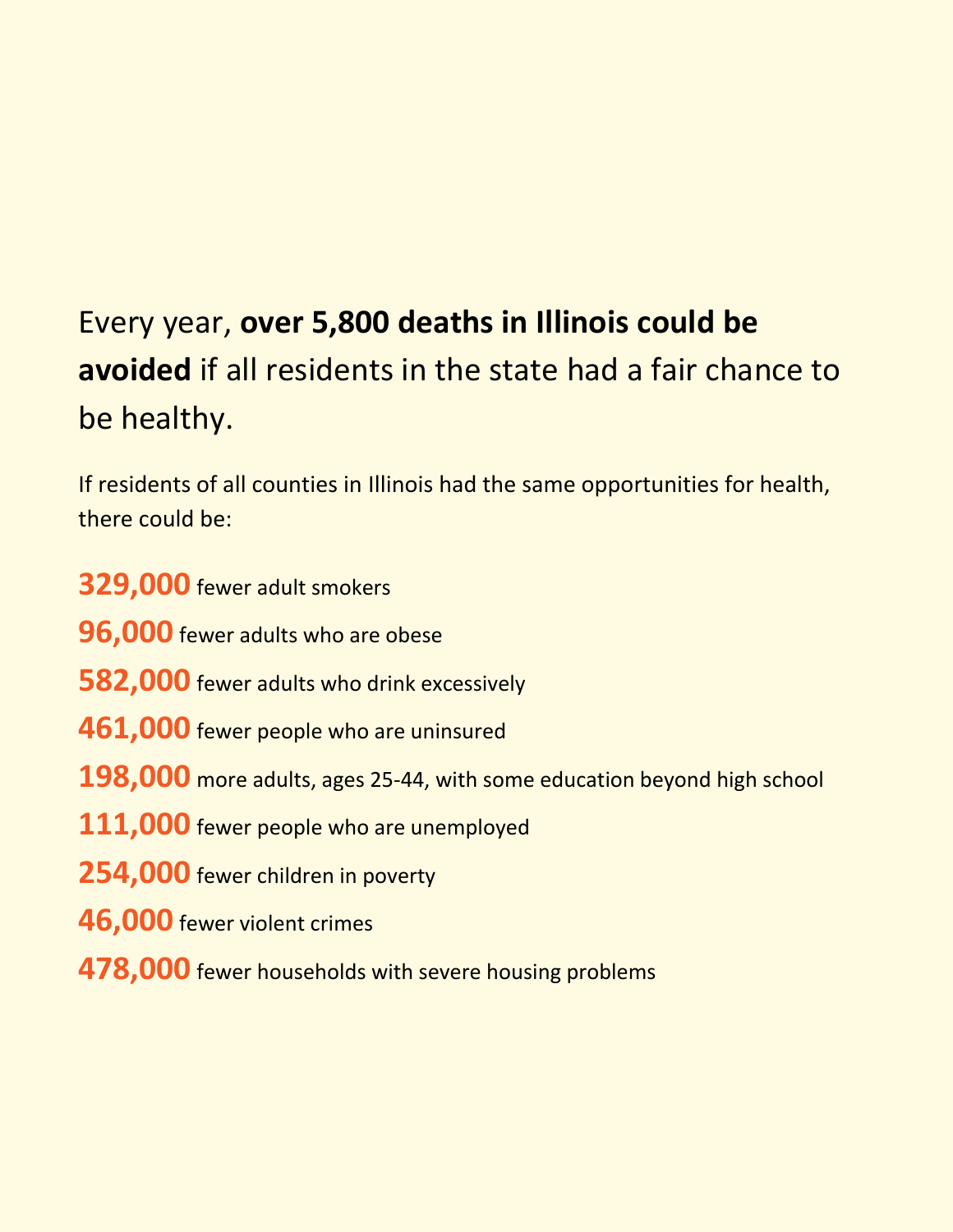## **Introduction**

Why is there so much difference in the health of residents in one county compared to other counties in the same state? In this report, the *County Health Rankings & Roadmaps* program explores how wide gaps are throughout Illinois and what is driving those differences.

This information can help Illinois state leaders as they identify ways for everyone to have a fair chance to lead the healthiest life possible. Specifically, this document can help state leaders understand:

- 1. What health gaps are and why they matter
- 2. The size and nature of the health gaps among counties within Illinois
- 3. What factors are influencing the health of residents, and
- 4. What state and local communities can do to address health gaps.

#### **What are health gaps and why do they matter?**

As a country, we have achieved significant health improvements over the past century. We have benefited from progress in automobile safety, better workplace standards, good schools and medical clinics, and reductions in smoking or infectious diseases. But when you look closer, within each state across the country—including Illinois—there are significant differences in health outcomes according to where people live, learn, work, and play. It is clear that not all Americans have the means and opportunity to be their healthiest.

*Gaps in length and quality of life.* Residents in one county are more likely to die prematurely or not be as healthy as residents in another county in the same state if they do not have the same kinds of opportunities to be their healthiest.

#### *Gaps in the factors that influence health.*

Health is influenced by every aspect of how and where we live. Access to affordable housing, safe neighborhoods, job training programs and quality early childhood education are examples of important changes that can put people on a path to a healthier life even more than access to medical care. But access to these opportunities varies county to county. This limits choices and makes it hard to be healthy.

Poor health disproportionately burdens people who live in places that limit opportunities to live long and well. These gaps in health outcomes are costly and preventable. Gaps in health could be narrowed, if not eliminated, if we took steps to create more equitable opportunities. Improving education in counties that need it most is one example. That step and others can lead to higher incomes and more lifetime stability.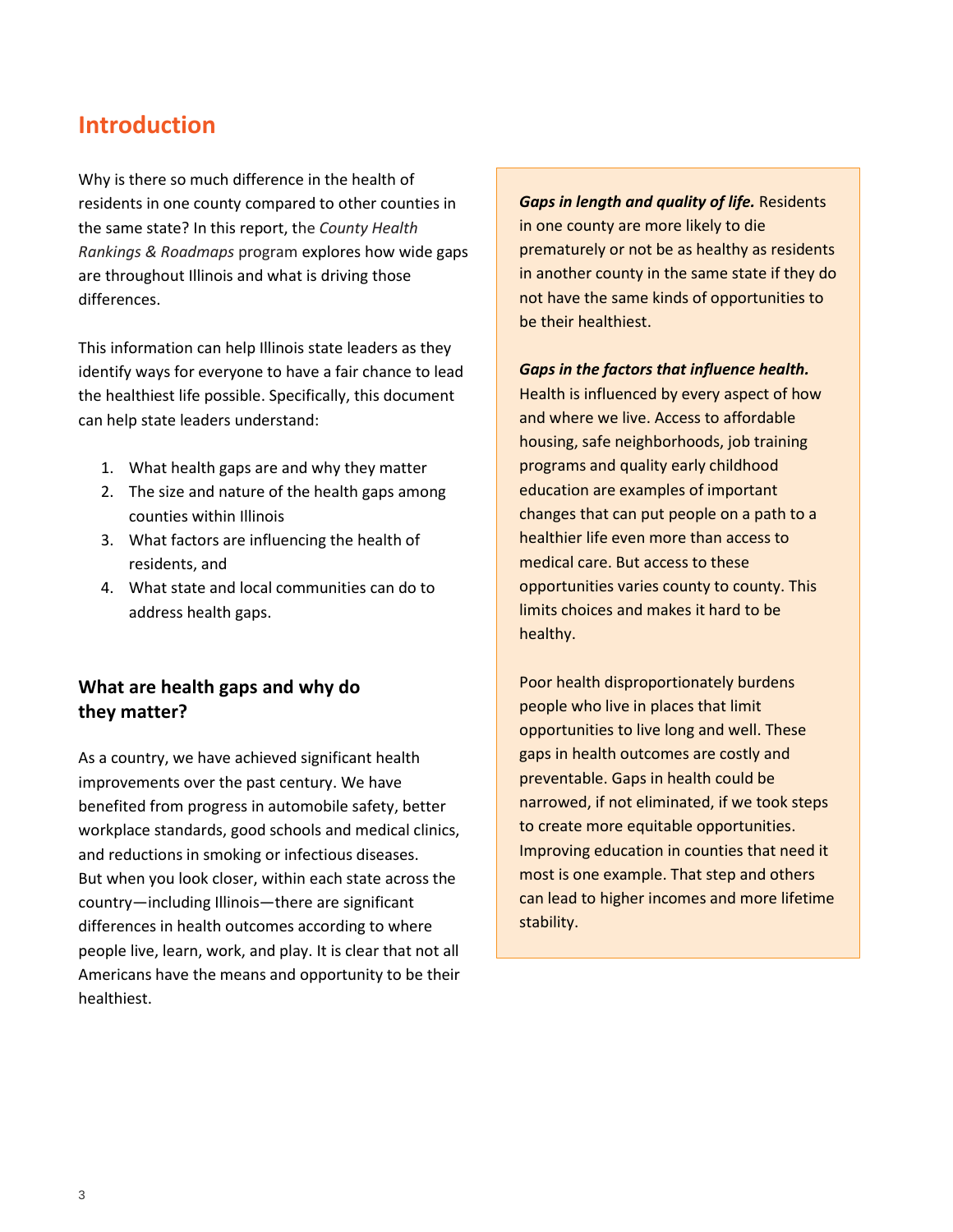

Giving everyone a fair chance to be healthy does not necessarily mean offering everyone the same resources to be healthy, but rather offering people specific resources necessary for their good health. For example, consider three children of different heights. Offering them all the same size bench to stand on would mean that shorter children do not have a fair chance to see over the wall. Offering each child a bench to stand on that is the right size for their height gives all children a fair chance to see over the wall.

Health gaps can exist in many dimensions—for residents across neighboring county lines, or between various groups within a community according to race, ethnicity, age, income, education or sexual orientation, among others. For this report, we focus on the gaps in opportunities for health that exist between counties within Illinois, and provide strategies to address factors that influence these differences.

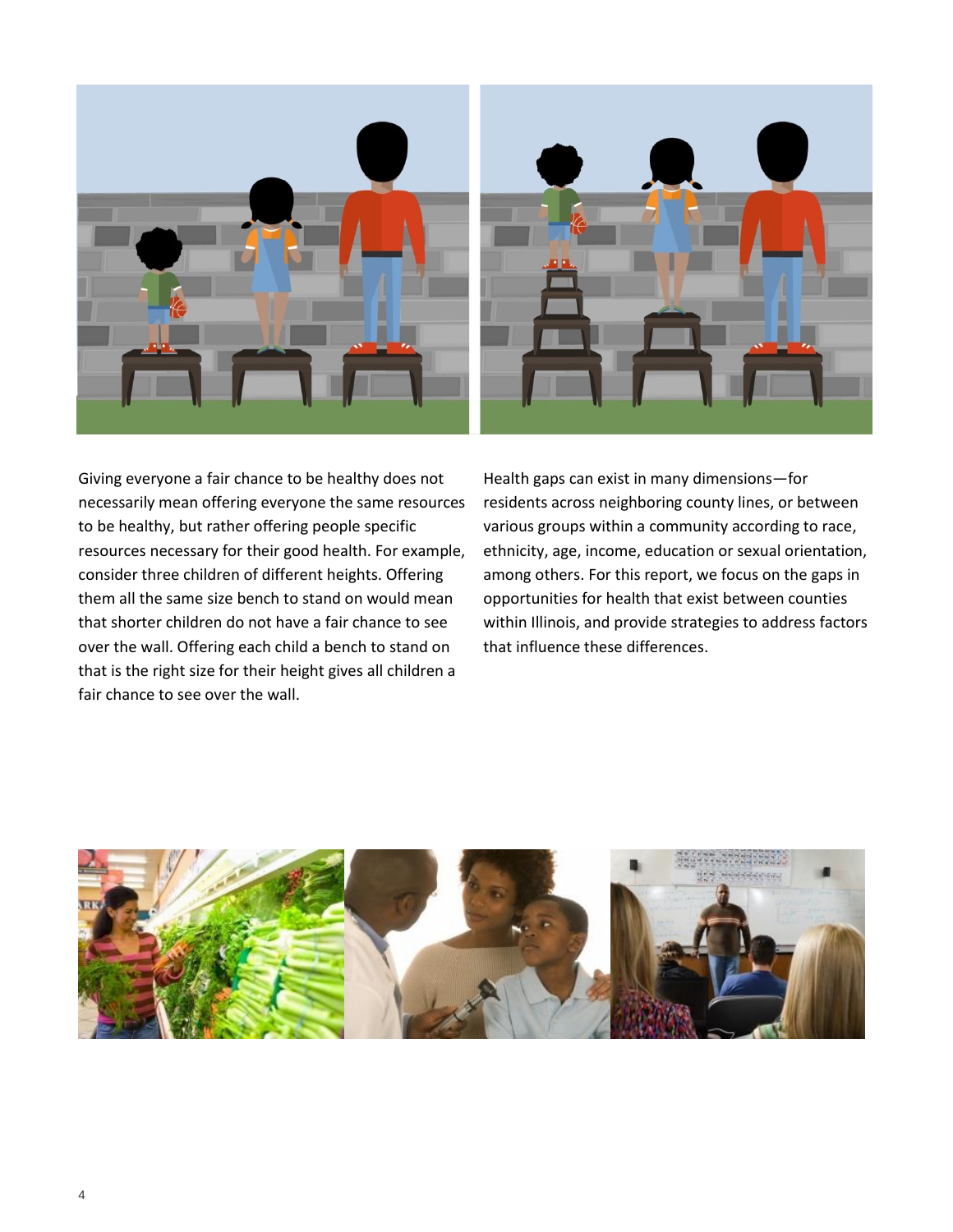# **How big are the gaps in health outcomes between counties within Illinois?**

Every year, **over 5,800 deaths in Illinois could be avoided** if all residents in the state had a fair chance to be healthy.



Most of Illinois's 5,800 excess deaths tend to occur in counties with higher populations (such as St. Clair and Winnebago). However, some counties with smaller populations also have a disproportionate share of avoidable lives lost. For example, over 33 percent of premature deaths in Massac County could be avoided if Massac residents had the opportunities of those in healthier counties (shaded white).

Of course, population size is not the only factor that state leaders should take into account when selecting strategies to solve health gaps. We know that there are many factors that shape health. The next page of this report highlights factors state leaders may want to pay particular attention to as they work to improve health for all.

**What do gaps in opportunities for health mean for people in Illinois?** 

If residents of all counties in Illinois had the same opportunities for health,\* there could be:

- 329,000 fewer adult smokers
- 96,000 fewer adults who are obese
- 582,000 fewer adults who drink excessively
- 461,000 fewer people who are uninsured
- 198,000 more adults, ages 25-44, with some education beyond high school
- 111,000 fewer people who are unemployed
- 254,000 fewer children in poverty
- 46,000 fewer violent crimes
- 478,000 fewer households with severe housing problems

\* see page 6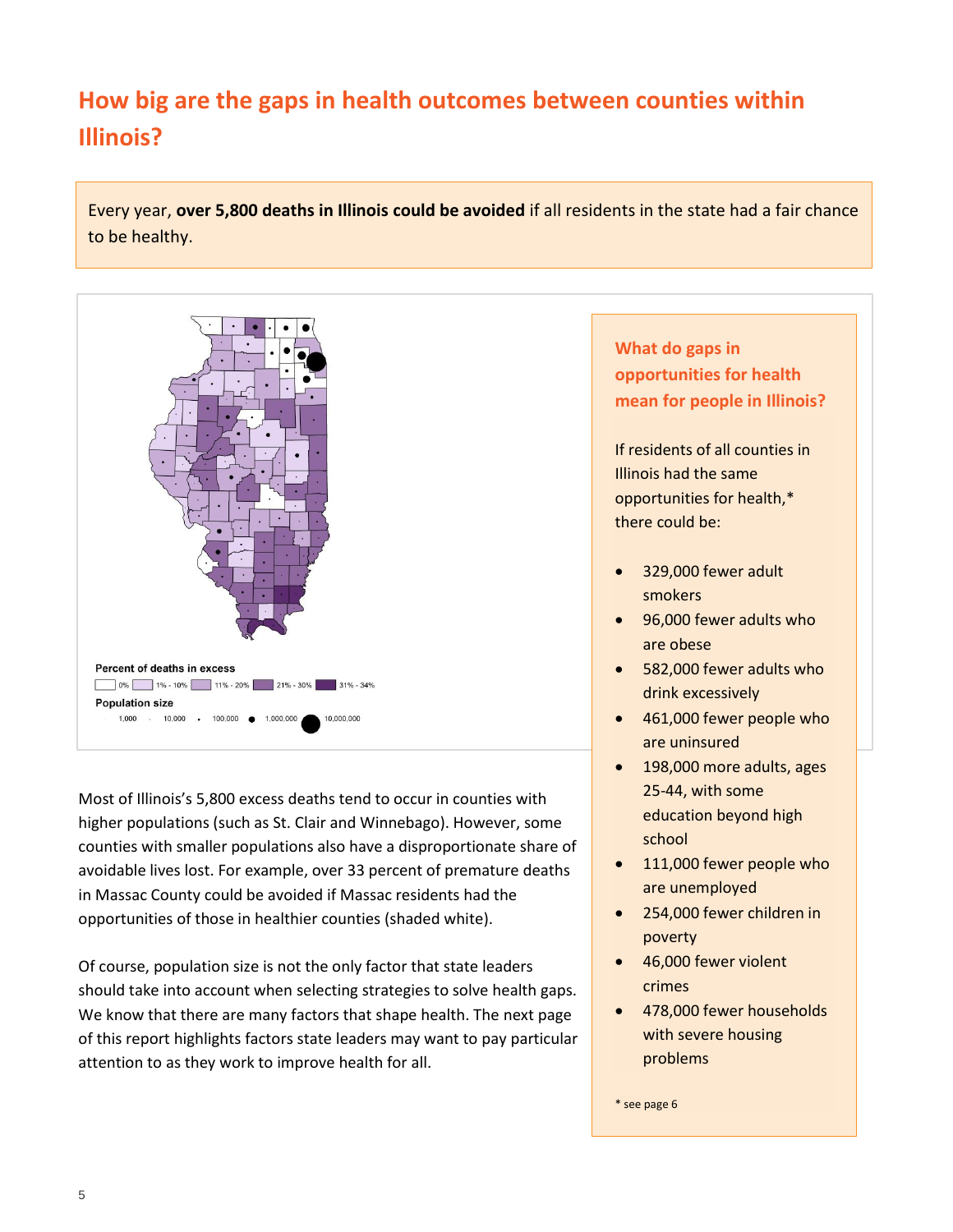# **Highlighted health gaps in Illinois**

**Highlighted measures () indicate** *meaningful gaps* **that policymakers and leaders may want to examine more closely.** We define *meaningful gaps* as those that are noteworthy or statistically different from a state or U.S. value for factors that have the greatest influence on health (e.g., social and economic factors have a greater influence than clinical care). The best and worst counties represent the top and bottom 10% of countylevel values for a given measure in the state or the U.S., respectively.

|  | <b>HEALTH FACTORS</b>                                                                                               | <b>Best IL</b><br><b>Counties</b> | <b>Worst IL</b><br><b>Counties</b> | <b>IL Mean</b> | <b>Best US</b><br><b>Counties</b> |
|--|---------------------------------------------------------------------------------------------------------------------|-----------------------------------|------------------------------------|----------------|-----------------------------------|
|  | <b>Health Behaviors</b>                                                                                             |                                   |                                    |                |                                   |
|  | Adult smoking: adults who are current smokers                                                                       | 15%                               | 28%                                | 18%            | 14%                               |
|  | Adult obesity: adults that report a BMI of 30 or more                                                               | 28%                               | 33%                                | 27%            | 25%                               |
|  | Food environment index: access to healthy food and food<br>insecurity                                               | 8.6                               | 6.9                                | 7.8            | 8.4                               |
|  | Physical inactivity: adults reporting no leisure-time physical<br>activity                                          | 23%                               | 31%                                | 23%            | 20%                               |
|  | Access to exercise opportunities: adequate access to locations for<br>physical activity                             | 85%                               | 42%                                | 89%            | 92%                               |
|  | <b>Excessive drinking:</b> adults reporting binge or heavy drinking                                                 | 14%                               | 24%                                | 20%            | 10%                               |
|  | Alcohol-impaired driving deaths: driving deaths with alcohol<br>involvement                                         | 19%                               | 55%                                | 37%            | 14%                               |
|  | Sexually transmitted infections: newly diagnosed chlamydia<br>cases per 100,000 population                          | 164                               | 624                                | 526            | 138                               |
|  | Teen births: births per 1,000 females ages 15-19                                                                    | 21                                | 49                                 | 35             | 20                                |
|  | <b>Clinical Care</b>                                                                                                |                                   |                                    |                |                                   |
|  | Uninsured: population under age 65 without health insurance                                                         | 10%                               | 14%                                | 15%            | 11%                               |
|  | Primary care physicians: ratio of population to primary care<br>physicians                                          | 1,212:1                           | 5,290:1                            | 1,266:1        | 1,039:1                           |
|  | Dentists: ratio of population to dentists                                                                           | 1,492:1                           | 6,304:1                            | 1,453:1        | 1,362:1                           |
|  | Mental health providers: ratio of population to mental health<br>providers                                          | 456:1                             | 3,927:1                            | 604:1          | 383:1                             |
|  | Preventable hospital stays: hospital stays for ambulatory-care<br>sensitive conditions per 1,000 Medicare enrollees | 55                                | 106                                | 65             | 41                                |
|  | Diabetic monitoring: diabetic Medicare enrollees, ages 65-75,<br>that receive HbA1c monitoring                      | 91%                               | 82%                                | 85%            | 90%                               |
|  | Mammography screening: female Medicare enrollees, ages 67-<br>69, that receive mammography screening                | 72%                               | 56%                                | 64%            | 71%                               |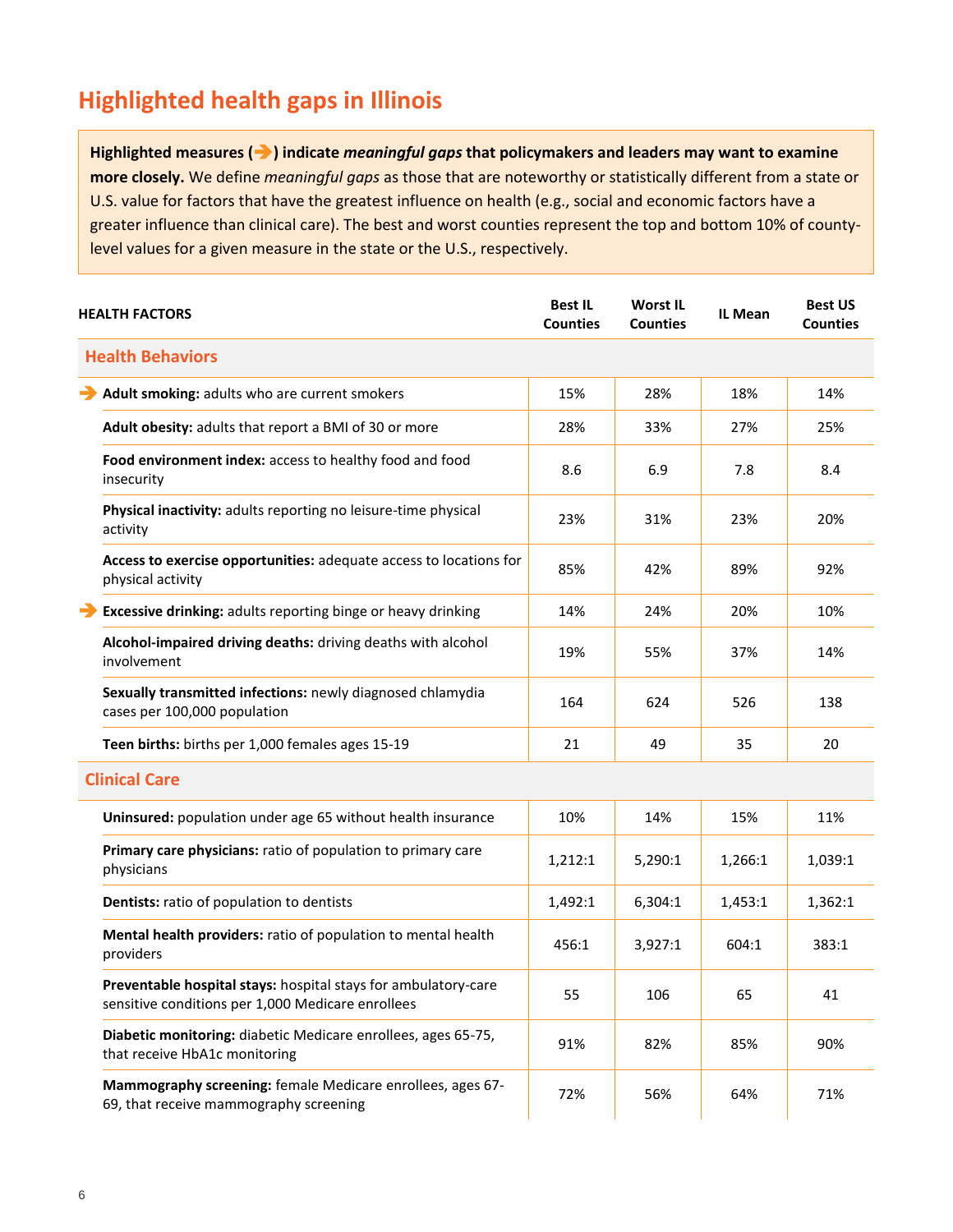| <b>HEALTH FACTORS</b> |                                                                                                                                                         | <b>Best IL</b><br><b>Counties</b> | <b>Worst IL</b><br><b>Counties</b> | IL Mean | <b>Best US</b><br><b>Counties</b> |
|-----------------------|---------------------------------------------------------------------------------------------------------------------------------------------------------|-----------------------------------|------------------------------------|---------|-----------------------------------|
|                       | <b>Social &amp; Economic Factors</b>                                                                                                                    |                                   |                                    |         |                                   |
|                       | High school graduation: ninth-grade cohort that graduates in 4<br>years                                                                                 | 91%                               | 78%                                | 82%     | 93%                               |
|                       | Some college: adults ages 25-44 with some post-secondary<br>education                                                                                   | 72%                               | 52%                                | 67%     | 71%                               |
| →                     | Unemployment: population 16+ that are unemployed but seeking<br>work                                                                                    | 8%                                | 11%                                | 9%      | 4%                                |
|                       | Children in poverty: children under age 18 living in poverty                                                                                            | 13%                               | 28%                                | 21%     | 13%                               |
|                       | Income inequality: ratio of 80 <sup>th</sup> /20 <sup>th</sup> percentile of income                                                                     | 3.7                               | 5.0                                | 4.8     | 3.7                               |
|                       | Children in single-parent households: children that live in a<br>household headed by a single parent                                                    | 22%                               | 41%                                | 32%     | 20%                               |
|                       | Social associations: social associations per 10,000 population                                                                                          | 23                                | 10                                 | 10      | 22                                |
|                       | Violent crime: violent crime offenses per 100,000 population                                                                                            | 66                                | 579                                | 430     | 59                                |
|                       | Injury deaths: deaths due to injury per 100,000 population                                                                                              | 46                                | 85                                 | 50      | 50                                |
|                       | <b>Physical Environment</b>                                                                                                                             |                                   |                                    |         |                                   |
|                       | Air pollution: average daily density ( $\mu$ g/m <sup>3</sup> ) of fine particulate<br>matter $(2.5)$                                                   | 11.5                              | 13.8                               | 12.5    | 9.5                               |
|                       | Drinking water violations: population potentially exposed to<br>water exceeding violation limit during past year                                        | 0%                                | 8%                                 | 2%      | 0%                                |
| →                     | Severe housing problems: households with $\geq 1$ of 4 housing<br>problems: overcrowding, high housing costs, lack of kitchen or<br>plumbing facilities | 9%                                | 16%                                | 19%     | 9%                                |
|                       | Driving alone to work: workforce that drives alone to work                                                                                              | 77%                               | 85%                                | 74%     | 71%                               |
|                       | Long commute - driving alone: among workers who commute in<br>their car alone, those that commute more than 30 minutes                                  | 16%                               | 45%                                | 40%     | 15%                               |

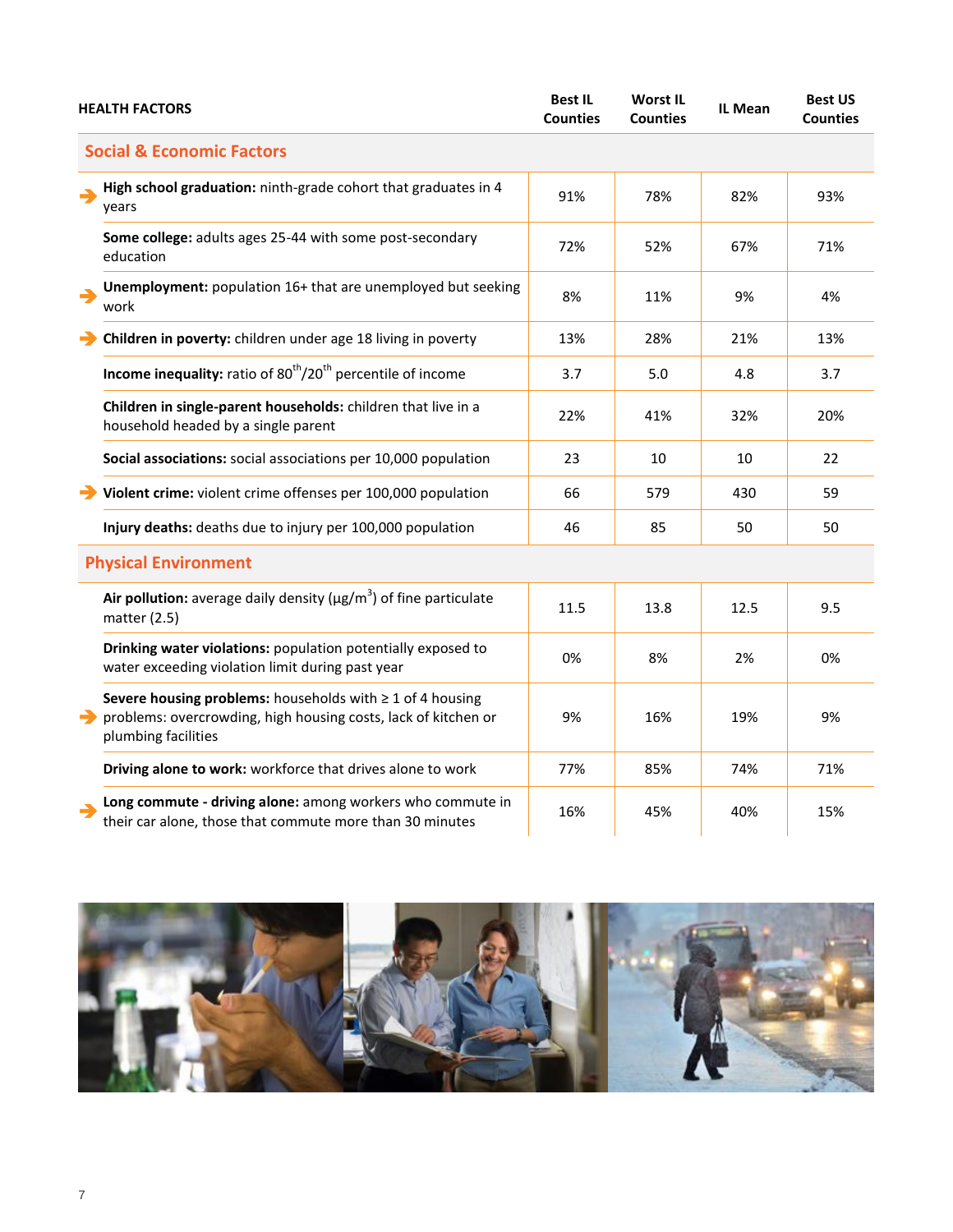# **What can be done to help close gaps in Illinois?**

Here are some examples of evidence-informed strategies to improve the above highlighted health factors:

#### **Tobacco Use (Adult smoking)**

- [Proactive tobacco quitlines](http://www.countyhealthrankings.org/policies/proactive-tobacco-quitlines) Deliver phonebased behavioral counseling and follow-up for tobacco users who want to quit
- [Tobacco marketing](http://www.countyhealthrankings.org/policies/restrict-tobacco-marketing) Limit the pricing, flavoring, placement, or promotion of tobacco products via regulation
- [Tobacco pricing](http://www.countyhealthrankings.org/policies/increase-price-tobacco) Increase tobacco per unit prices through taxes or point-of-sale fees

#### **Alcohol and Drug Use (Excessive drinking)**

- [Alcohol excise tax](http://www.countyhealthrankings.org/policies/increase-alcohol-excise-tax) Regularly adjust taxes levied for beer, wine, and liquor purchases
- [Alcohol outlet density](http://www.countyhealthrankings.org/policies/reduce-or-limit-alcohol-outlet-density) Reduce density of alcohol beverage outlets (i.e., places that sell alcohol) or limit increases in the density of such outlets via regulatory authority
- [Alcohol screening and brief intervention](http://www.countyhealthrankings.org/policies/alcohol-screening-and-brief-intervention) Identify persons with harmful alcohol consumption before consequences become pronounced and motivate them to address their alcohol problems

#### **Education (High school graduation)**

- [Community schools](http://www.countyhealthrankings.org/policies/community-schools) Combine academics, physical health, mental health, and social service resources for students and families through partnerships with community organizations
- [Dropout prevention programs](http://www.countyhealthrankings.org/policies/dropout-prevention-programs) Provide services such as remedial education, vocational training, case management, health care, and transportation assistance, to help students complete high school
- [Targeted truancy interventions](http://www.countyhealthrankings.org/policies/targeted-truancy-interventions) Support interventions that provide at-risk students and families with resources to improve selfesteem, social skills, discipline, and unmet needs in order to increase school attendance
- Universal pre-[kindergarten \(pre](http://www.countyhealthrankings.org/policies/universal-pre-kindergarten-pre-k)-K) Provide

pre-K education to all 4-year-olds, regardless of family income

#### **Employment (Unemployment)**

- **•** [Unemployment insurance](http://www.countyhealthrankings.org/policies/unemployment-insurance-ui) Extend or raise the compensation provided to eligible, unemployed workers looking for jobs
- [Vocational training for adults](http://www.countyhealthrankings.org/policies/vocational-training-adults) Support acquisition of job-specific skills through education, certification programs, or on-thejob training

#### **Income (Children in poverty)**

- **[Earned income tax credits](http://www.countyhealthrankings.org/policies/increase-earned-income-tax-credit-eitc) Look for ways to** expand various earned income tax credits for low to moderate income working individuals and families
- [Funding for child care subsidy](http://www.countyhealthrankings.org/policies/increase-funding-child-care-subsidy) Increase financial assistance to working parents or parents attending school to pay for centerbased or certified in-home child care
- [Living wage laws](http://www.countyhealthrankings.org/policies/living-wage-laws) Establish locally or state mandated wages that are higher than federal minimum wage levels
- [Paid family leave](http://www.countyhealthrankings.org/policies/paid-family-leave) Provide employees with paid time off for circumstances such as a recent birth or adoption, a parent or spouse with a serious medical condition, or a sick child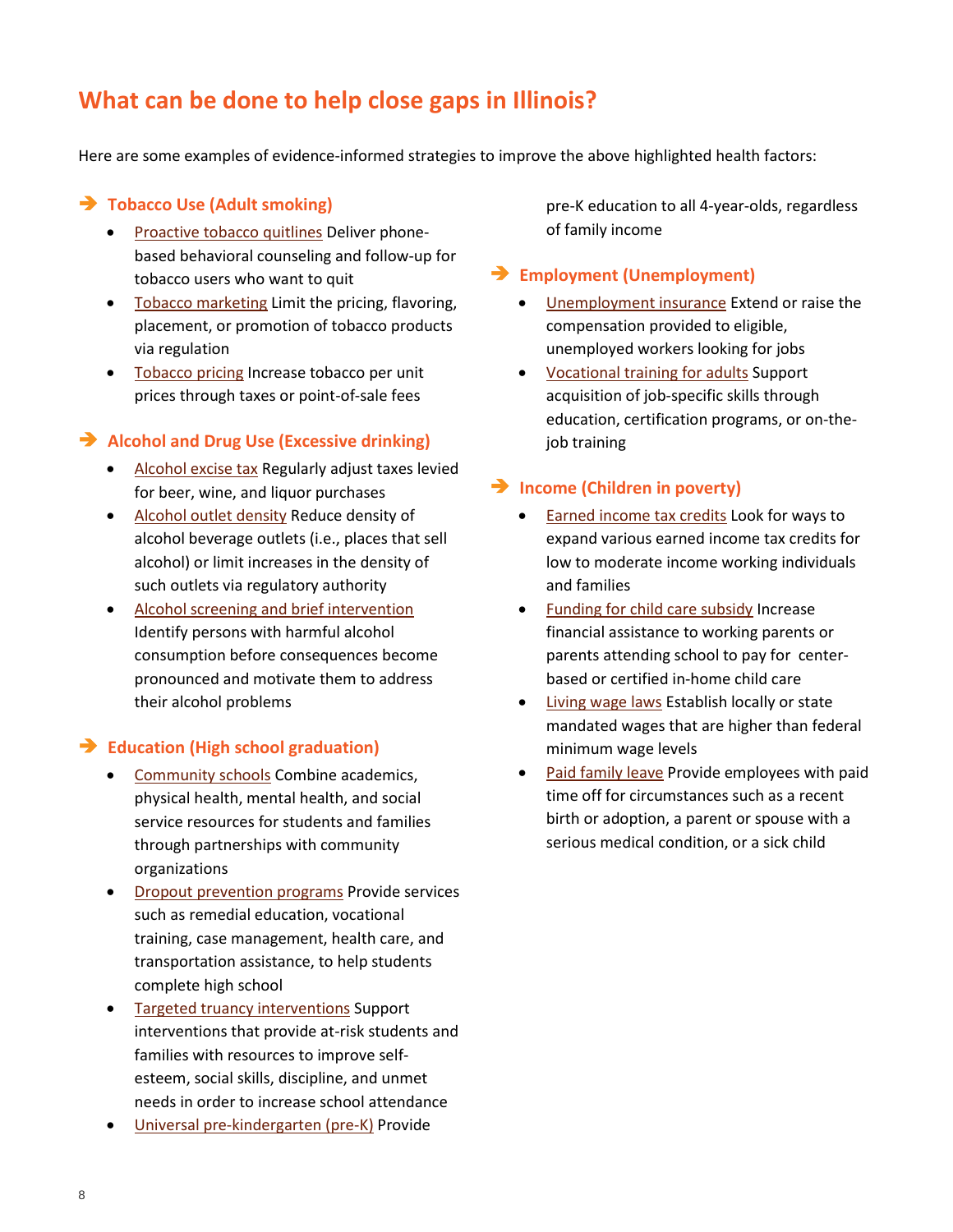#### **Community Safety (Violent crime)**

- [Focused deterrence strategies](http://www.countyhealthrankings.org/policies/focused-deterrence-strategies-ie-pulling-levers) Coordinate law enforcement and community agencies' implementation of focused deterrence strategies (pulling levers) to target particular crimes
- [Neighborhood watch](http://www.countyhealthrankings.org/policies/neighborhood-watch) Support the efforts of neighborhood residents to work together in addressing local crime and reporting suspicious or potentially criminal behavior
- [Restorative justice](http://www.countyhealthrankings.org/policies/restorative-justice) Develop interventions for victims and offenders focused on repairing the harm a crime caused and collectively determining offender reparations

#### **Housing and Transit (Severe housing problems, Long commute - driving alone)**

- [Housing rehabilitation loans and grants](http://www.countyhealthrankings.org/policies/housing-rehabilitation-loan-grant-programs) Provide funding, primarily to low or median income families, to repair, improve, or modernize dwellings and remove health or safety hazards
- Low-[income housing tax credits](http://www.countyhealthrankings.org/policies/low-income-housing-tax-credits-lihtcs) Provide funding via tax credits at the state and local level for the development costs of low income rental housing

#### **Choosing strategies that work**

Taking time to choose policies and programs that have been shown to work in real life and that are a good fit for your state will maximize the chances of success. Focusing on policy, systems, and environmental changes – or implementing programs in a broad, systematic way – can lead to the most substantial improvements over time.

The strategies listed above are among many resources in *What Works for Health*, a searchable database of policies or programs that have worked in other places or are recommended by unbiased experts.

- Mixed-[use development](http://www.countyhealthrankings.org/policies/mixed-use-development) Support a combination of land uses (e.g., residential, commercial, recreational) in development initiatives, often through zoning regulations
- Service-[enriched housing](http://www.countyhealthrankings.org/policies/service-enriched-housing) Coordinate permanent, basic rental housing with social services available onsite or by referral, usually for low-income families, seniors and people with disabilities

**Visit** *What Works for Health* **at [countyhealthrankings.org/what-works-for-health](http://www.countyhealthrankings.org/what-works-for-health) for information on these and other strategies to improve health in Illinois.**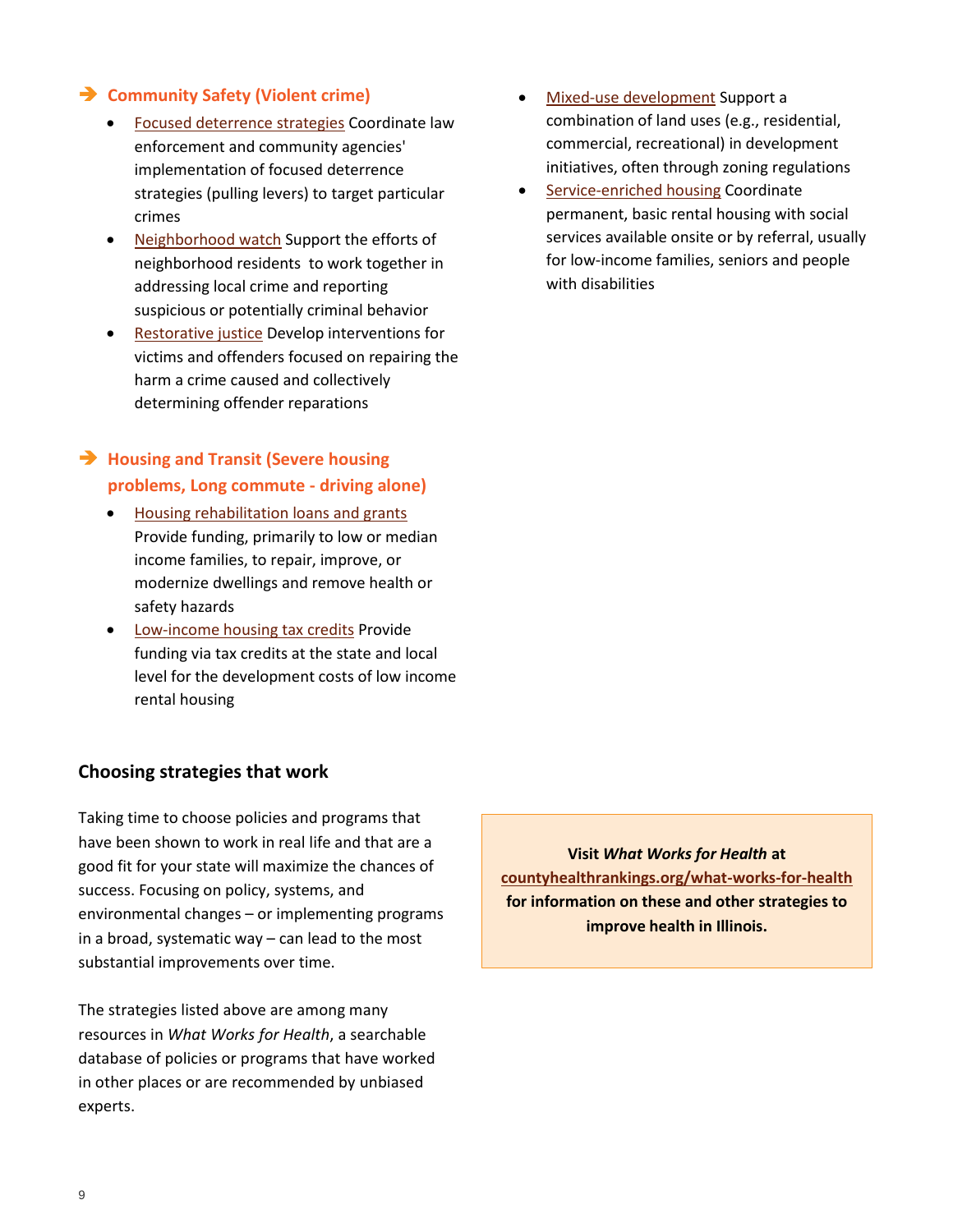### **How have states and local communities taken action?**

The approach to reducing health gaps is not 'one size fits all.' Each state and community has different assets and opportunities they can use.

Many communities across the U.S. are already addressing health gaps and building a Culture of Health. States and local communities have improved health by taking action and making changes. Just look at community revitalization efforts, the expansion of education programs that empower young people, and local and state economic development.

**For more detailed tools and guidance on how to improve health for all, visit the** *Roadmaps to Health* **Action Center: [www.countyhealthrankings.org/](http://www.countyhealthrankings.org/roadmaps/action-center) [roadmaps/action-center](http://www.countyhealthrankings.org/roadmaps/action-center)**

#### **Robert Wood Johnson Foundation Culture of Health Prize**

State and local efforts can harness the collective power of leaders, partners, and community members to provide everyone with opportunities for better health. The 2015 *RWJF Culture of Health Prize* winners are prime examples of making this a reality. Here are links to examples of how these communities are cultivating a shared belief in good health for all:

- [Bridgeport, Connecticut](http://www.rwjf.org/2015Prize/Bridgeport)
- [Bronx, New York](http://www.rwjf.org/2015Prize/Bronx)
- [Everett, Massachusetts](http://www.rwjf.org/2015Prize/Everett)
- [Kansas City,](http://www.rwjf.org/2015Prize/KansasCity) Missouri
- [Lawrence, Massachusetts](http://www.rwjf.org/2015Prize/Lawrence)
- [Menominee Nation, Wisconsin](http://www.rwjf.org/2015Prize/Menominee)
- [Spartanburg County, South Carolina](http://www.rwjf.org/2015Prize/Spartanburg)
- [Waaswaaganing Anishinaabeg \(Lac du](http://www.rwjf.org/2015Prize/WA)  [Flambeau Tribe\), Wisconsin](http://www.rwjf.org/2015Prize/WA)

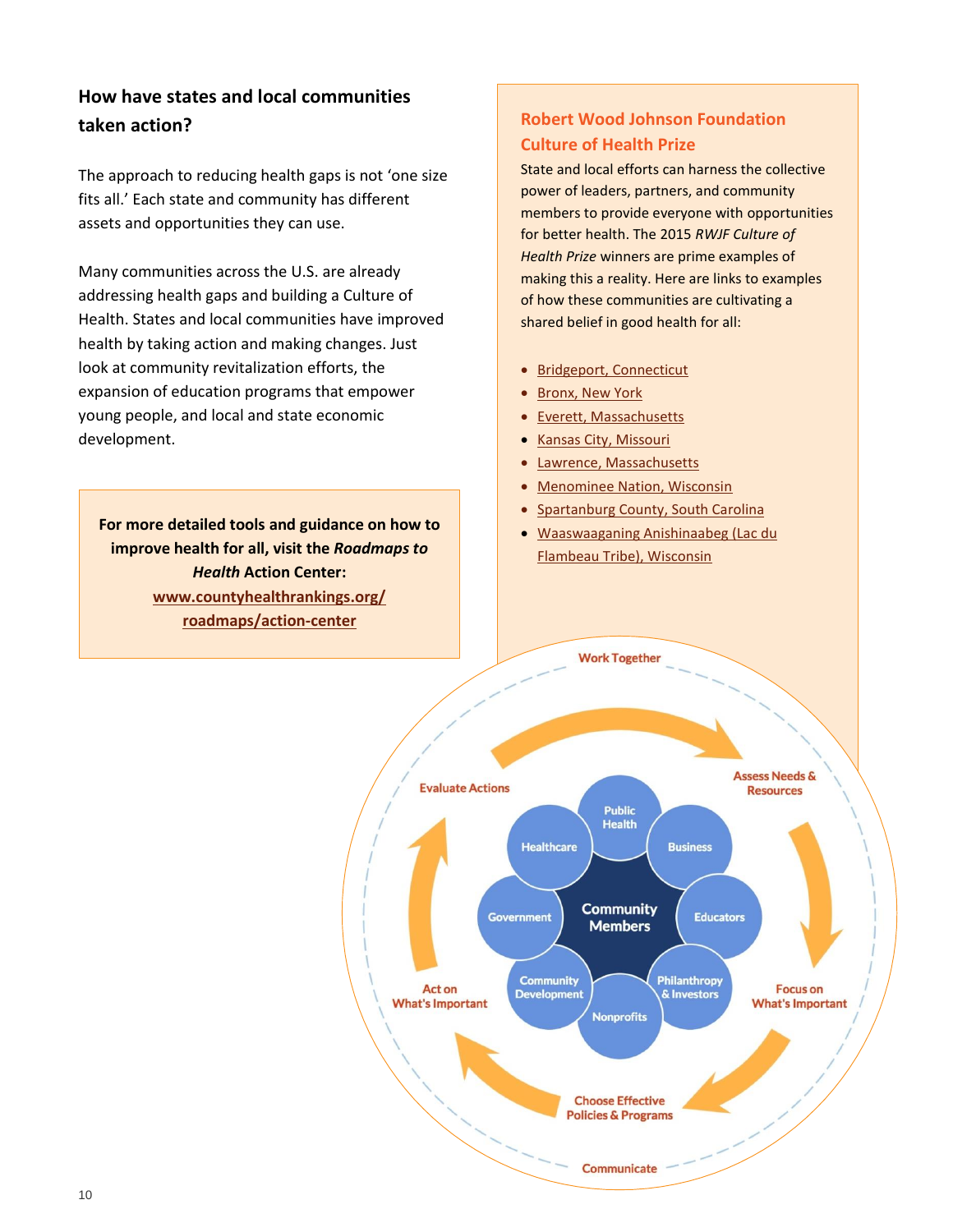### **About County Health Rankings & Roadmaps**

The *County Health Rankings & Roadmaps* program brings actionable data and strategies to communities to make it easier for people to be healthy in their neighborhoods, schools, and workplaces. Ranking the health of nearly every county in the nation, the *County Health Rankings* illustrate **what we know** when it comes to what is keeping people healthy or making them sick. The *Roadmaps* show **what we can do** to create healthier places to live, learn, work, and play. The Robert Wood Johnson Foundation (RWJF) collaborates with the University of Wisconsin Population Health Institute (UWPHI) to bring this program to cities, counties, and states across the nation.

Visit the *County Health Rankings & Roadmaps* website at [www.countyhealthrankings.org](http://www.countyhealthrankings.org/) to learn more about the *Rankings*, the health gaps for each state, and how you can take action in your community.



County Health Rankings model © 2014 UWPHI

#### **How did we measure excess deaths?**

Excess deaths were estimated using two measures: population size and the difference in premature mortality risk between the county's age-adjusted mortality rate and the rate for the top performing 10% of counties within each state or region (for states with fewer, less populated counties). Premature deaths were considered those that occurred before the age of 75. Mortality rates were calculated usin[g CDC](http://wonder.cdc.gov/)  [WONDER](http://wonder.cdc.gov/) data for 2011-2013. For each county, we examined the difference in mortality rates and then applied this risk difference to the county's population to estimate the number of excess deaths. To estimate the total for each state, the number of excess deaths was tallied for each county within the state.

This approach considers both the magnitude of the gap in mortality rates and the population living with that rate. So, if two communities had the same mortality risk gap, more excess deaths would be observed in the community with the larger population. Similarly, if two communities had the same population size, more excess deaths would be observed in the community with the greatest gap in mortality risk.

#### **How did we identify health factors to improve?**

*County Health Rankings* data can help to identify factors with meaningful differences across counties. Accounting for the relative influence of various factors on health outcomes, a range of techniques were used to identify those factors that seem to have the greatest potential opportunity for improvement. We identified measures where there are meaningful differences between the state's or poor performing counties' value and that of a U.S. or state reference value for the factor. Meaningful differences indicate that for a given state, the magnitude of the difference is consequential and/or statistically significant compared to this reference value.